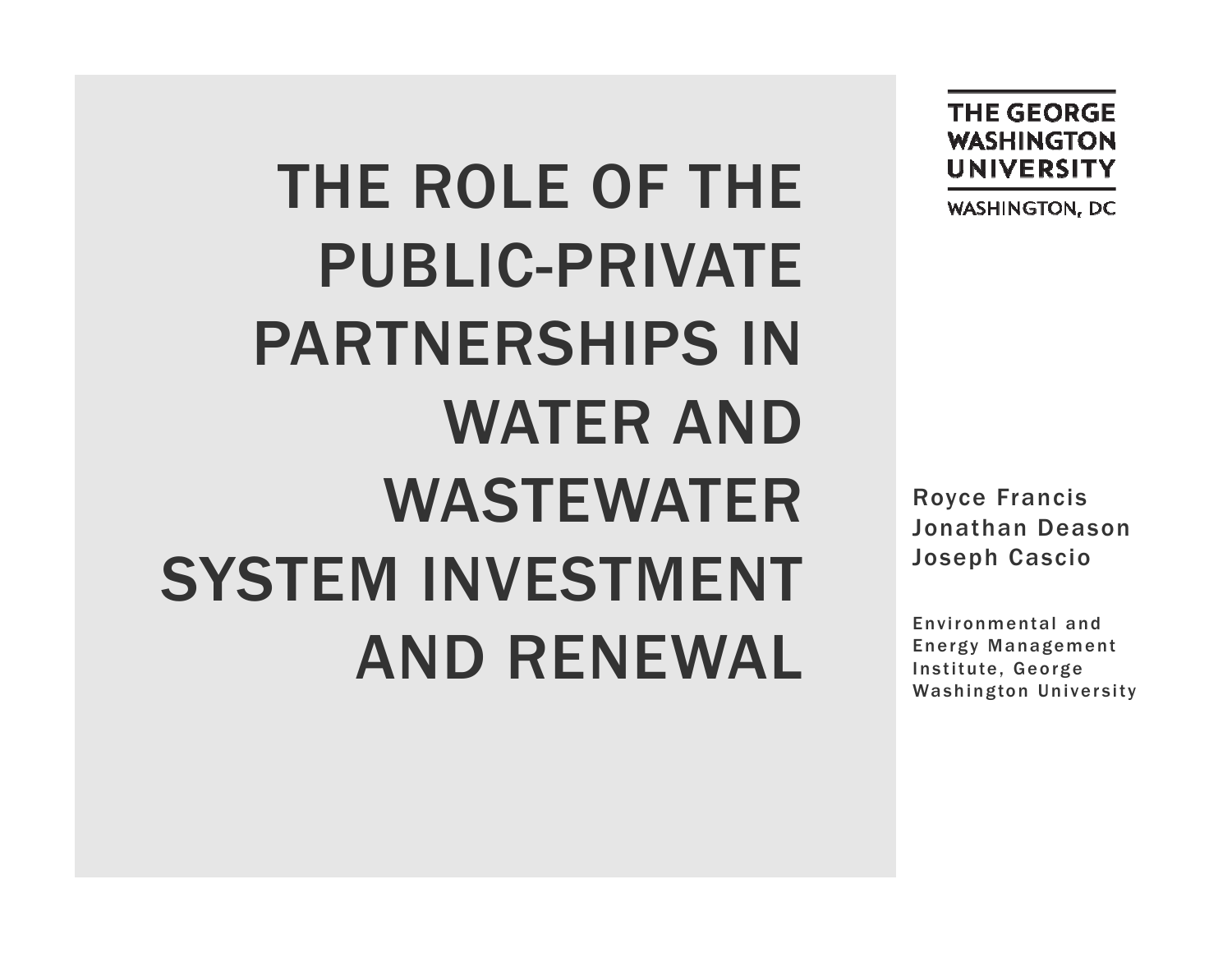## PROBLEM STATEMENT

- Many systems are facing costly underground asset upgrade requirements
- $\blacksquare$  Many municipal systems face limited political will to commit the requisite financial resources for strategic *or* regulatory upgrades
	- Prior sources of funding are no longer available at historical levels
	- Rate increases are often unpalatable at the local level, even when required by regulatory requirements or consent decree
	- Increased funding may be limited for opportunities for increased sustainability or efficiency that may be present
- $\blacksquare$  Many municipal systems are currently seeking opportunities to streamline their operations or build on operational success by engaging the expertise and experience of private firms
- Some municipalities seeking opportunities to engage private firms face ideological opposition, i.e., the idea that because water is essential for human survival, it is a human right and must not be subject to private ownership or control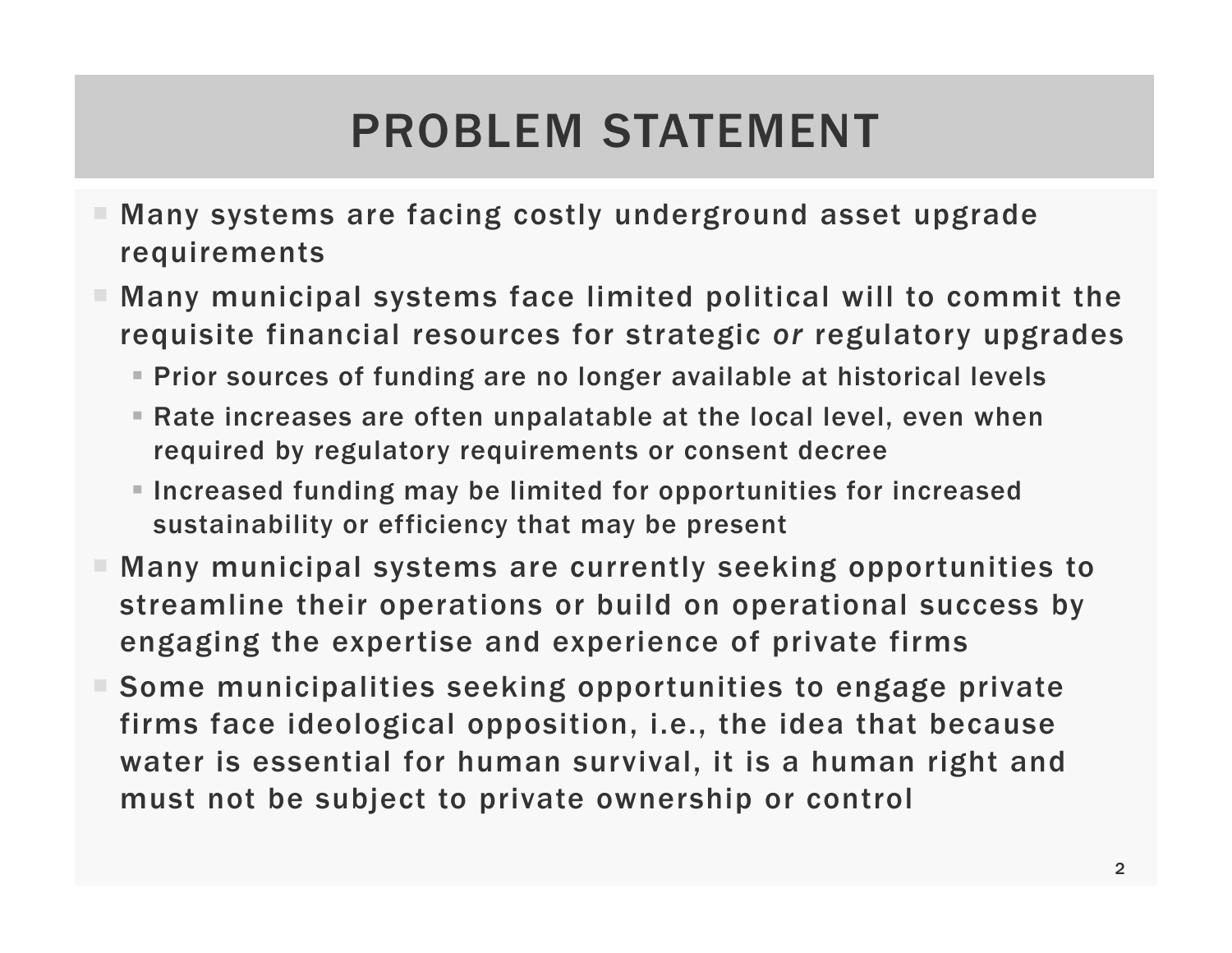## PURPOSE OF RESEARCH

- $\blacksquare$  The purpose of this research is to determine the opportunities for overcoming ideological opposition to the involvement of private water companies in the rehabilitation and renewal of US water and wastewater infrastructure.
	- We will conduct literature review and establish a mechanism for ongoing documentation of opportunities for private water companies to meet the documented needs for water and wastewater systems
	- We will evaluate, recommend, and assist with implementation of stakeholder engagement models for communicating the risks and benefits of private water companies in the implementation of stakeholder engagement strategies
- A range of private water models will be considered, including
	- Operations and Maintenance Contracts
	- Design-Build-Operate
	- Design-Build-Finance-Operate
	- Build-Operate-Transfer
	- Build-Operate-Own
	- Asset Sales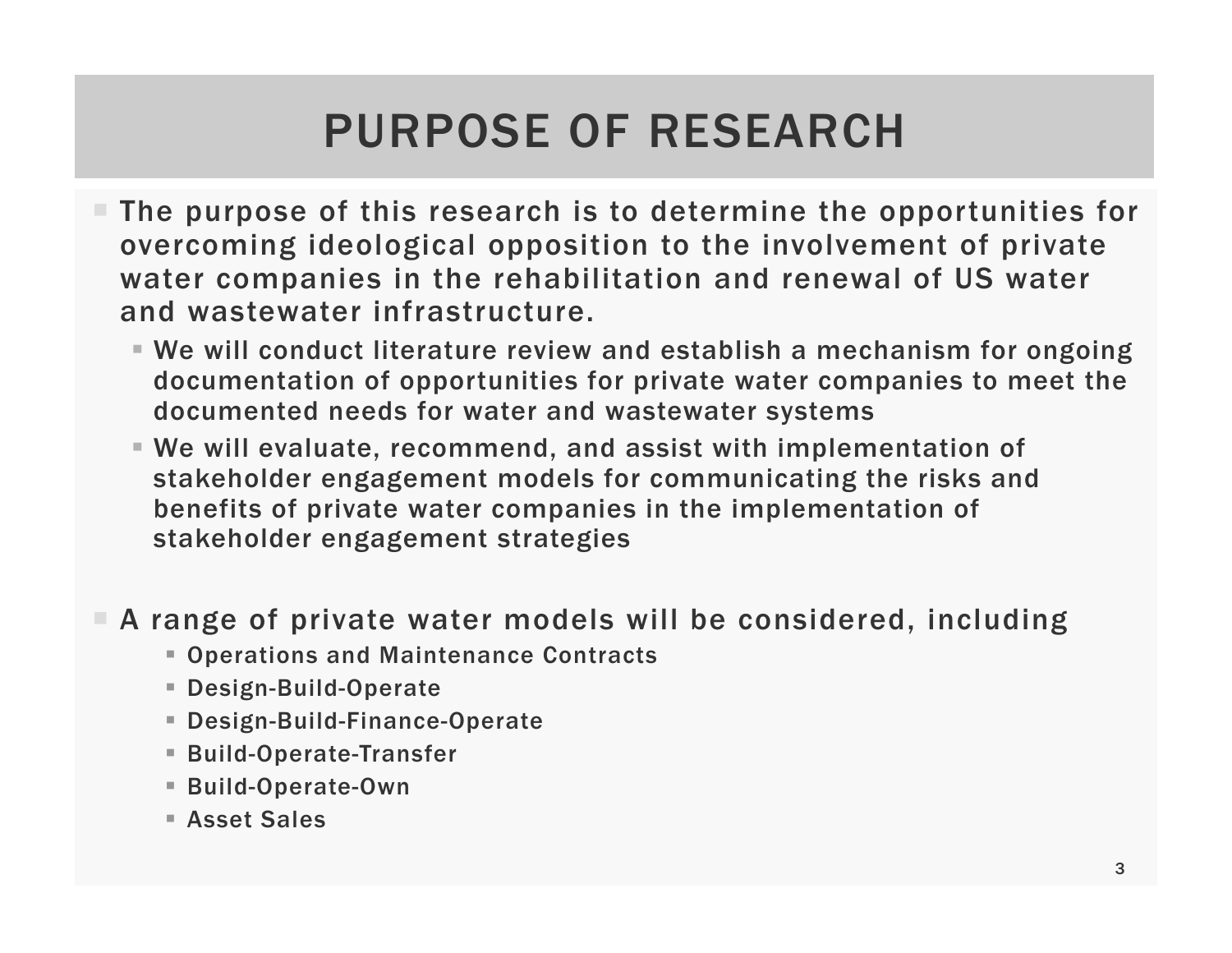#### RESEARCH NEEDS

- $\blacksquare$  The overall goal of this research program is to compare private sector involvement in ownership and/or operation of water systems, with regards to compliance and investment, to the national average.
- We believe that key stakeholders will use our research findings to develop, or solidify, their support for projects that would benefit from involvement by private water companies.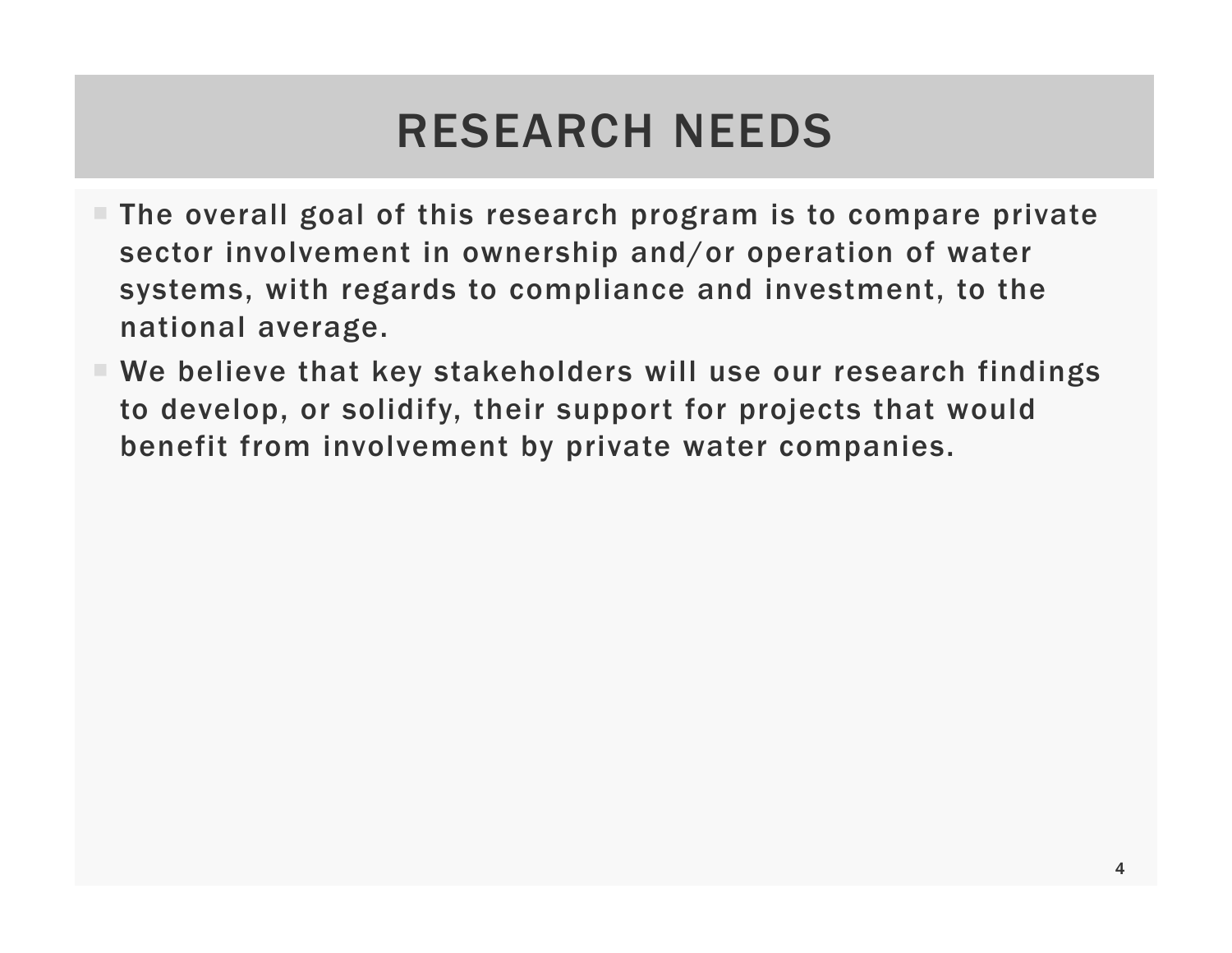#### RESEARCH PROGRAM TASKS

- $\blacksquare$  To satisfy these research needs, the research program will proceed in three phases:
	- 1. Define the Problem (Year 1)
	- 2. Identify the Solution (Years 1 and 2)
	- 3. Translating our Research to Improving Stakeholder Engagement (Years 1-3)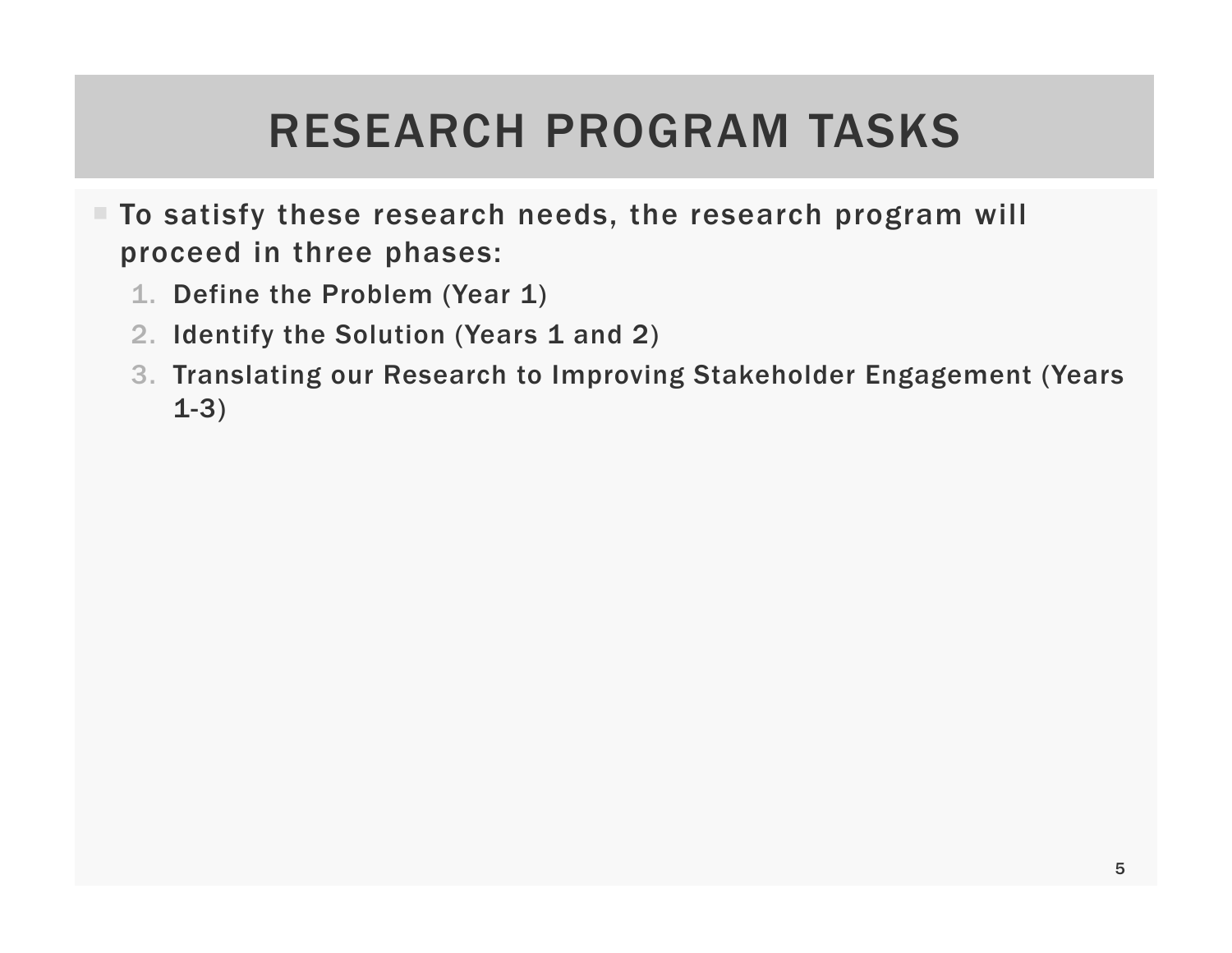#### PROJECT PHASES

#### **F** Phase 1: <u>Define the Problem</u> (Year 1, Tasks 1 and 2)

- 1. Characterization of the enforcement actions and financial impacts on municipalities with NPDES discharge and SDWA violations or infrastructure upgrade requirements.
- 2. Characterization of potential non-regulatory performance drivers for water and wastewater systems, including: sewer discharge impacts on the local environmental sustainability and environmental health, unaccounted for water impacts on utility financial sustainability, rate of investment in infrastructure, and emerging understanding of the role of water and wastewater systems in community resilience.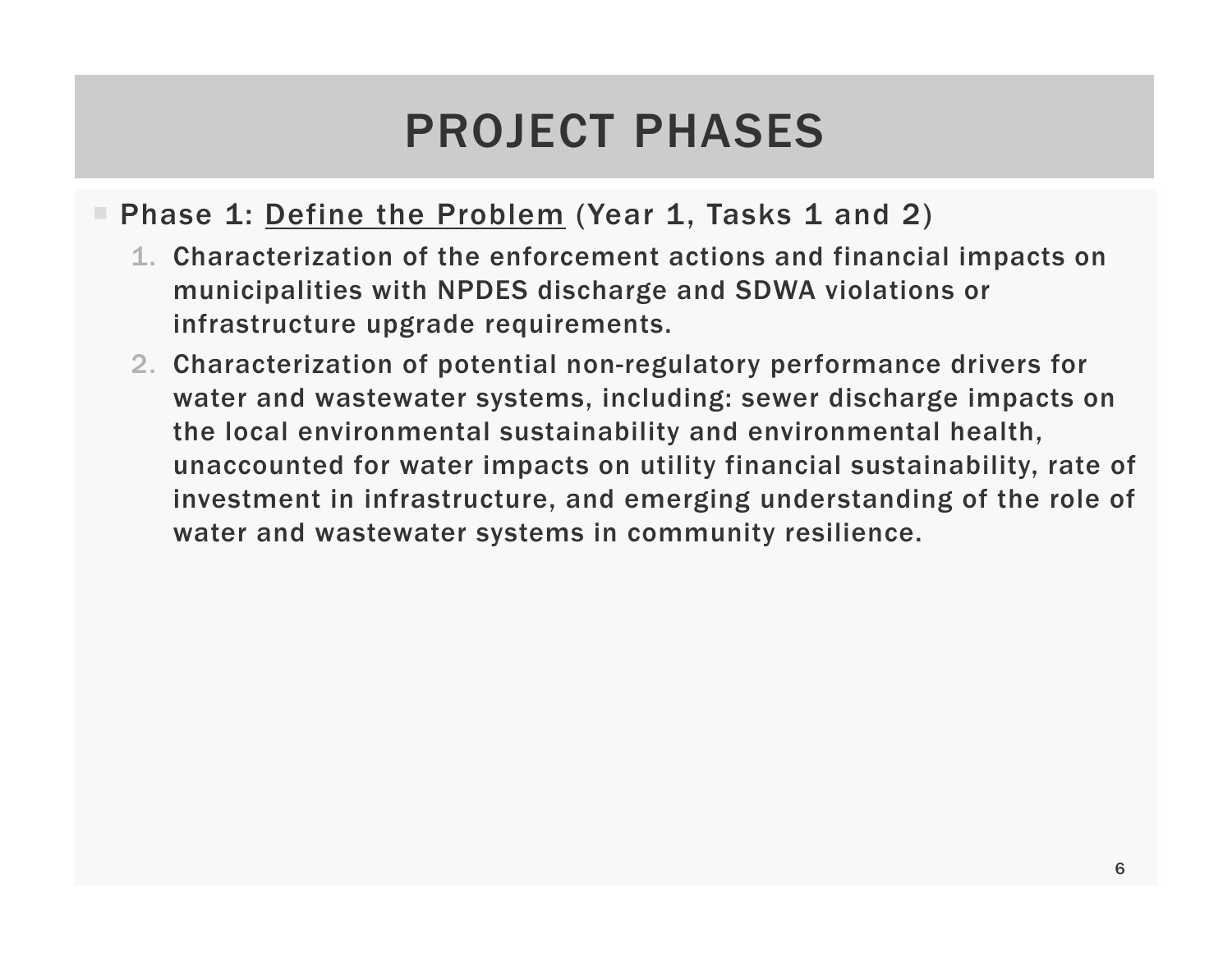#### PROJECT PHASES

#### **• Phase II**: <u>Identify the Solution</u> (Years 1 and 2, Tasks 3 and 4)

- 3. Conduct a critical review of private water (including public-private partnership) financing methods in water-related infrastructure development under the hypothesis, "Private equity financing can improve the cost-effectiveness of municipal water-related development, rehabilitation, and operation, when compared to traditional approaches of municipal financing," and
- 4. Illustrate through case studies the scope of the needs that can be effectively addressed through private water (including public-private partnerships), with emphasis on the potential for private investment in water-related infrastructure development, rehabilitation and operation.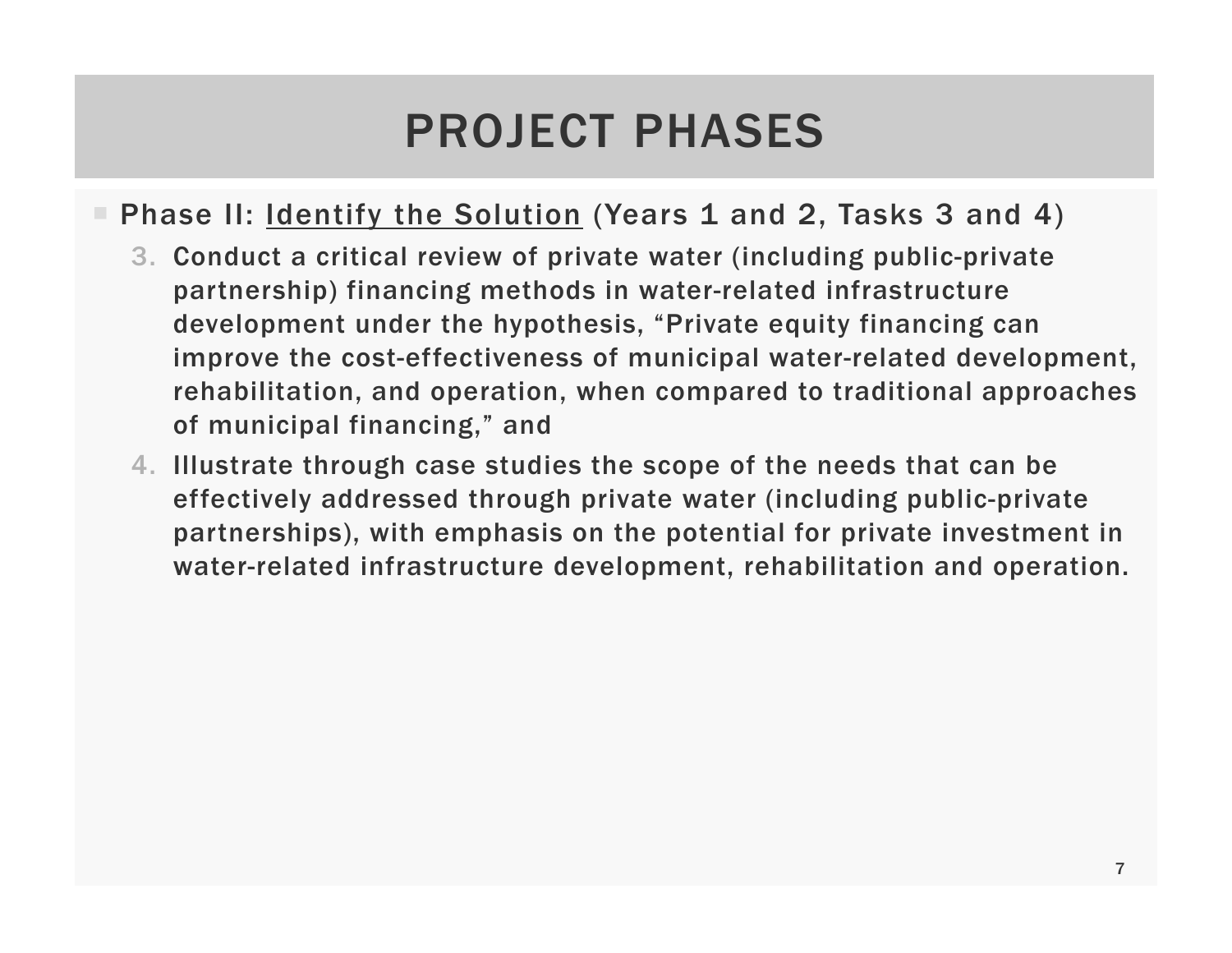#### PROJECT PHASES

- **Fiamber 11. Phase III: Translating our Research to Improving Stakeholder** Engagement (Years 1-3, Tasks 5 and 6)
	- 5. Develop a characterization of the way that risks are allocated among the participants involved in the implementation of a water-related project by investigating the risks that occur throughout the project lifecycle of representative water or wastewater system upgrades.
	- 6. Develop a graphical "report card" and a technical report that communicate to the general public the benefits and advantages of private water/public private partnerships for addressing major water and wastewater infrastructure needs. We will also investigate the potential for using these outputs to facilitate non-regulatory, collaborative approaches to achieving environmental and public health objectives.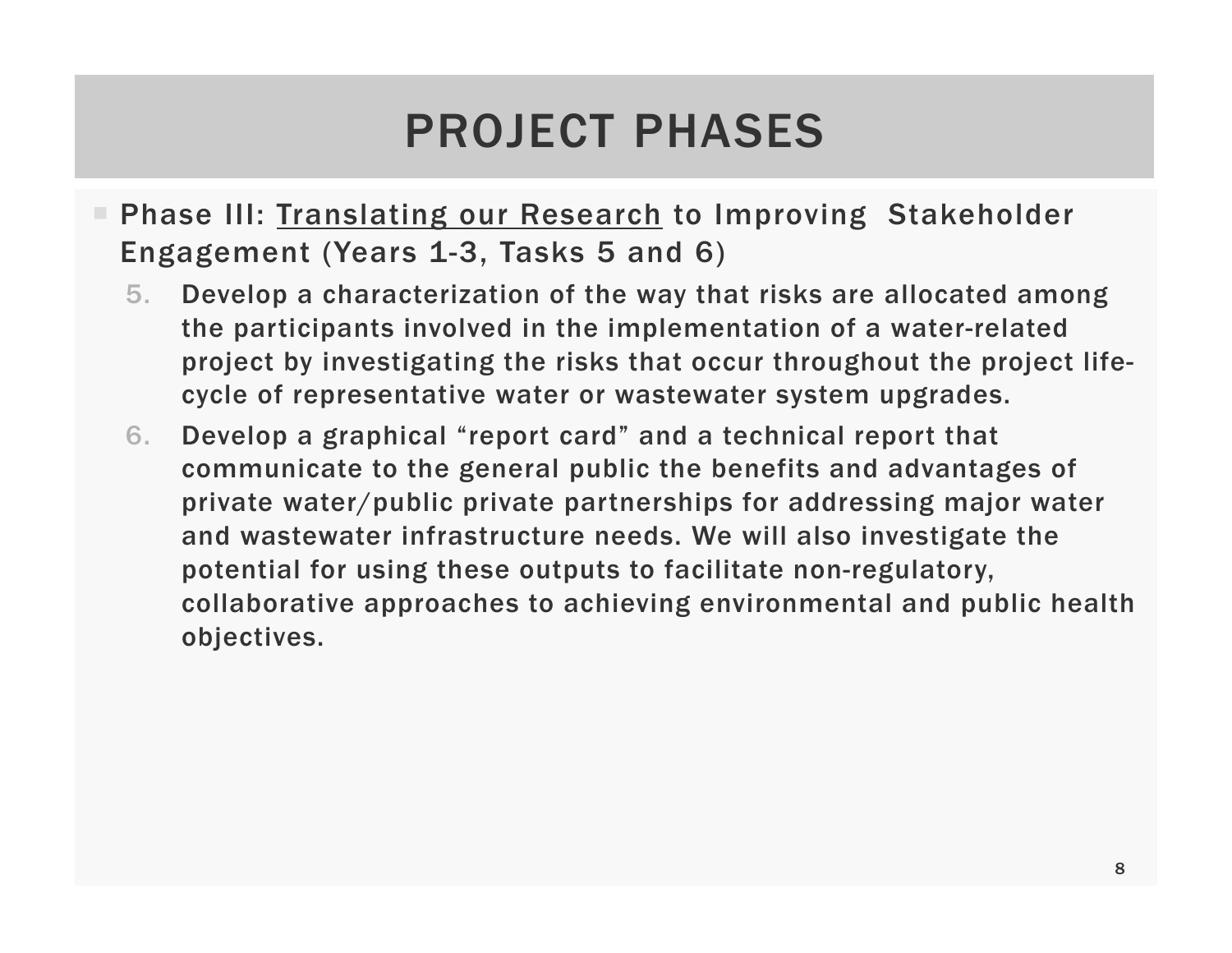# KEY PROJECT DELIVERABLES

- $\blacksquare$  The proposed project term is three years. Key project deliverables include the following:
	- 1. Annual Research Workshops. Progress will be reported to stakeholders annually on project findings and to engage sponsors in discussions about project objectives and research needs.
	- 2. Conference Presentations and Peer-Reviewed Archival Publications. During the course of the research, conference presentations and publications will be prepared for dissemination in the scientific and technical literature.
	- 3. Graphical Report Card for Public-Private Partnership Opportunities. The scope of the opportunities and benefits for using private water/publicprivate partnerships to address the infrastructure needs will be communicated through a graphical report card disseminated at the same time as the technical report.
	- 4. Project Technical Report. At the end of the project, a final technical report will be prepared and delivered to the sponsor for dissemination to interested parties.